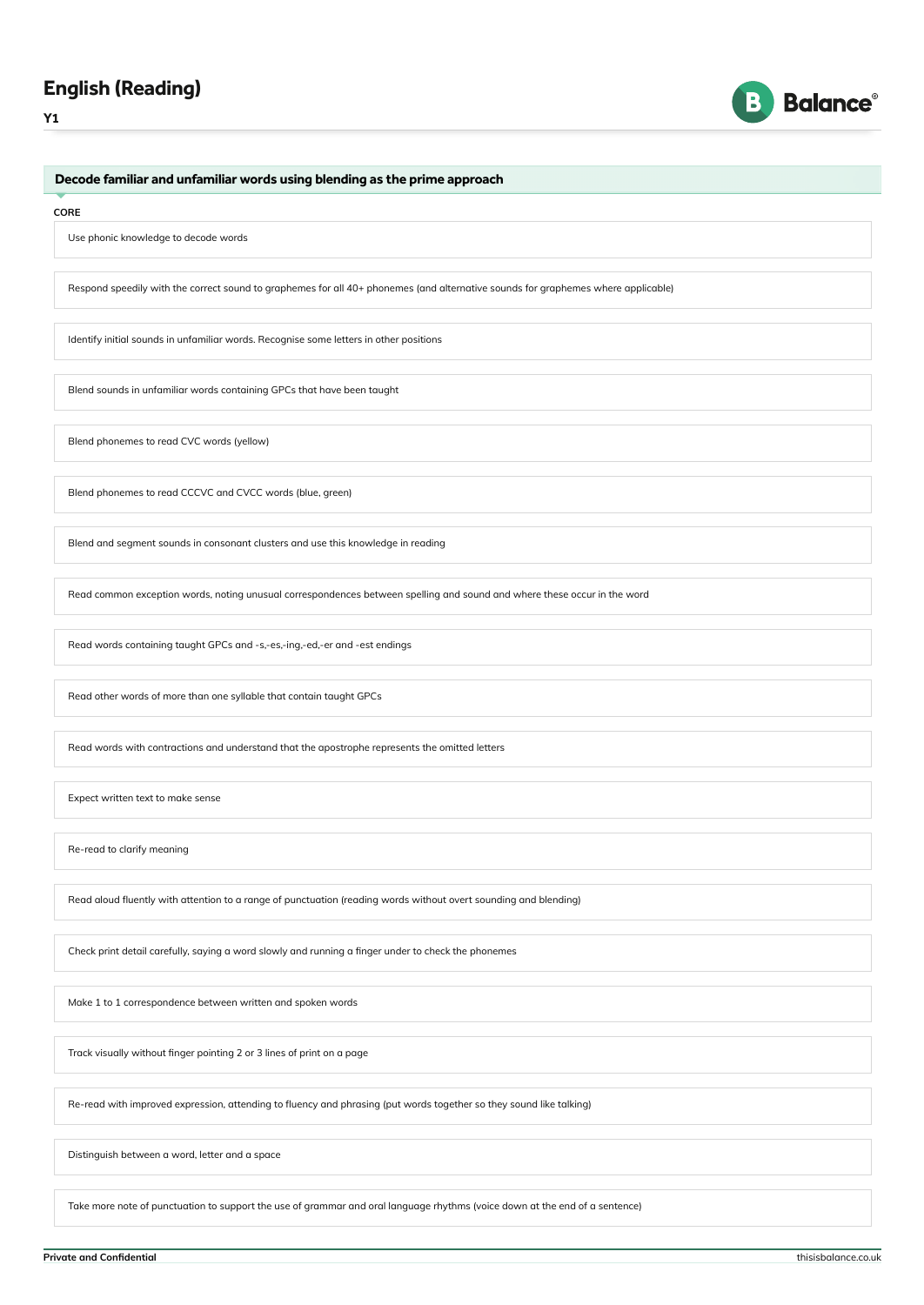# (1A and 1C) Some simple points from familiar texts recalled

### **CORE**

Recite poems and rhymes by heart: Perform in unison, following the rhythm and rhyme. Imitate and invent actions

1C: Re-tell key stories, fairy stories and traditional tales

Recognise and join in with predictable phrases

1A: Understand books: Sequence a simple story or event and use this to re-enact and retell

1B: Understand books: Identify the main character in a story or the subject of a non-fiction text

1B: Understand books: Talk about the themes and characteristics of simple texts becoming familiar with key stories, fairy stories and traditional tales

Understand books: Express feelings about stories and poems

1C: Understand books: Identify main events or key points in texts

Understand books: Answer literal retrieval questions about the text

# (1D and 1E) Make inferences at a basic level

**CORE**

1D: Make inferences on the basis of what is said and done

1E: Make simple deductions with prompts and help from the teacher (e.g. what in the text suggests that A is not very happy? What does this tell us about how A is feeling?)

1E: Begin to make predictions about character and plot: Predict events and endings and how characters will behave

1E: Begin to make predictions about character and plot: Discuss the blurb and title of a book

1E: Look through a variety of fiction and non-fiction texts with growing independence to predict content, layout and story development

1D: Discuss story events: Give some reasons why things happen or characters change

1D: Discuss story events: Show an understanding of the elements of a story such as character, setting, events

1D: Discuss story events: Begin to express a view and use evidence in the text to explain reasons

# (1B) Some awareness of meaning of simple text features

### **CORE**

1B: Discuss the significance of the title of a non-fiction and fiction book: Distinguish between fiction and non-fiction

1B: Begin to understand the way that information texts are organised

1B: Understand and use correctly terms referring to conventions of print: book, cover, beginning, end, page, word, letter, line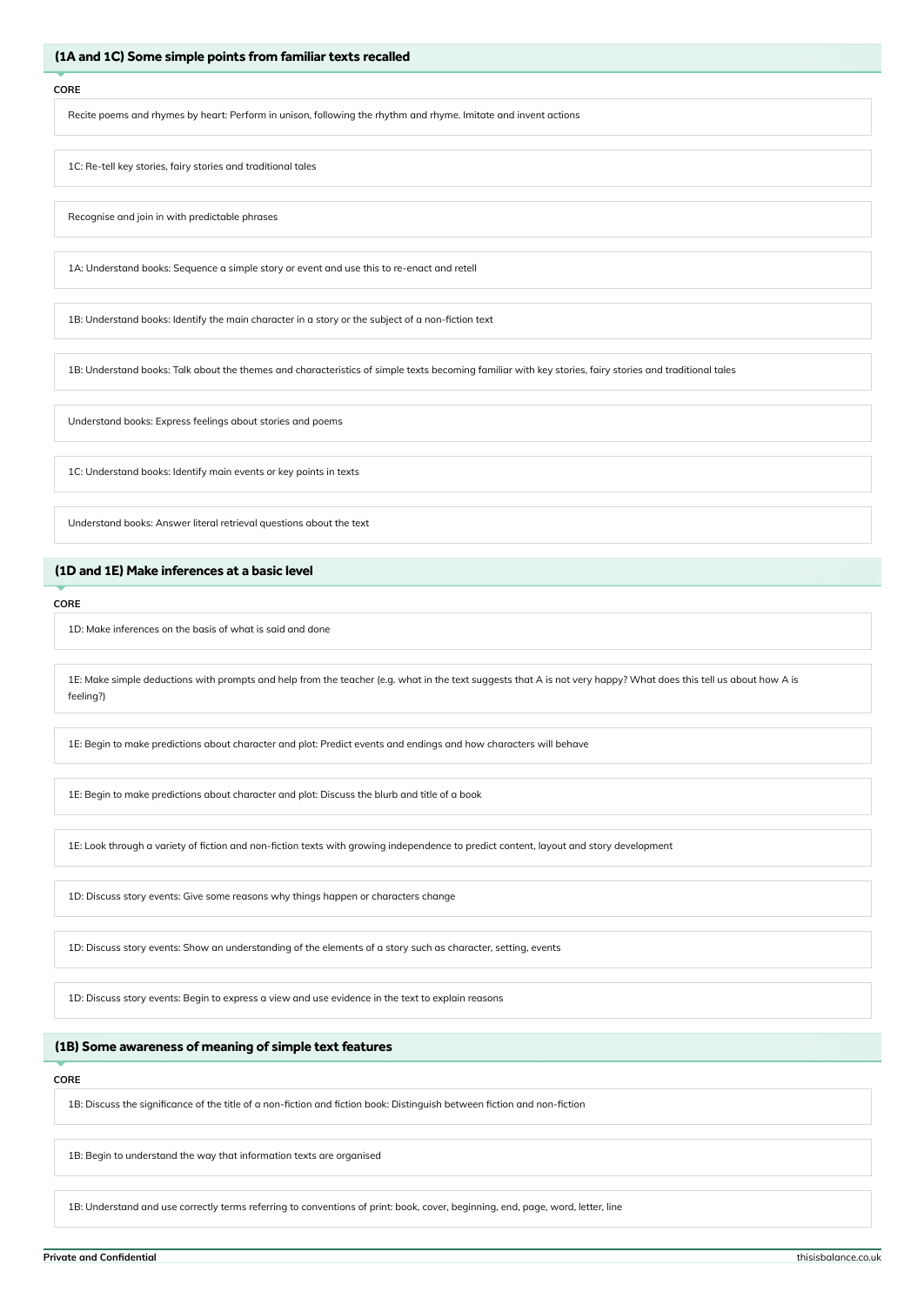1B: Comment on the title of the text and how this links with the main events

1A: Word meaning & linking: Recognise and comment on repeating patterns of language, e.g. rhymes and predictable phrases

1A: Word meaning & linking: Pick out some key phrases in fairy stories and traditional tales, e.g. repetition, once upon a time, fee fi fo fum

1B: Word meaning & linking: With support pick out some key words in a text, e.g. find a word that tells us how the character is feeling, find a word that tells us about the house...

# (1B) Relate texts to their social, cultural and historical traditions

### **CORE**

1B: Familiar with stories & traditional tales: Notice relationships between one text and another

1B: Familiar with stories & traditional tales: Return to favourite books and rhymes to be re-read and enjoyed

1B: Familiar with stories & traditional tales: Choose and talk about a favourite book from a selection

1B: Familiar with stories & traditional tales: Comment and compare interesting or enjoyable aspects of books

1B: Familiar with stories & traditional tales: Say how they feel about stories and poems during and after reading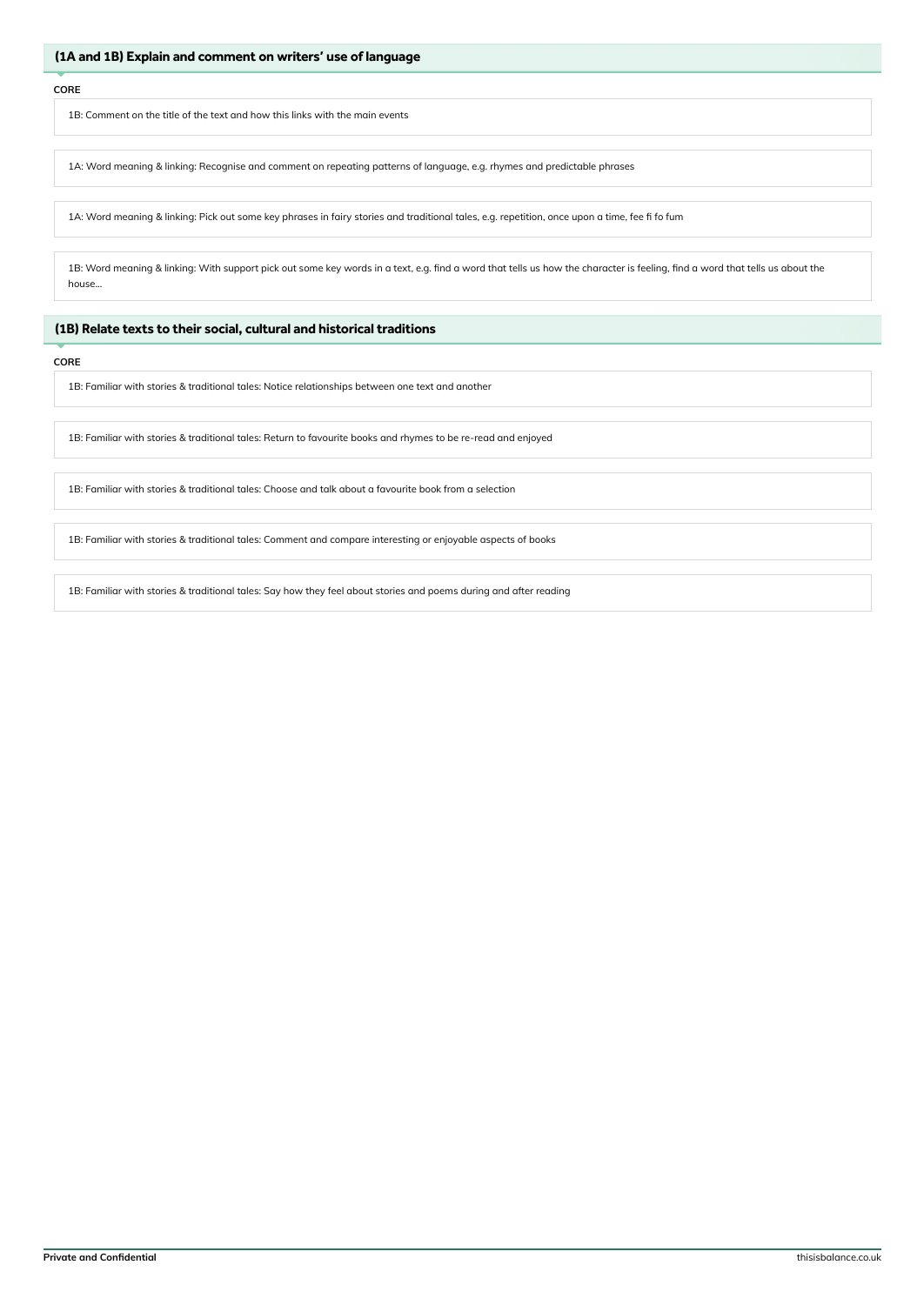# English (Reading)





Decode familiar and unfamiliar words using blending as the prime approach

#### **CORE**

Apply phonic knowledge to decode words

Begin to decode automatically and read fluently

Blend the sounds in words that contain the graphemes taught so far

Recognise alternative sounds for graphemes

Read accurately words of two or more syllables that contain the same graphemes as above

Read words containing common suffixes

Read further common exception words, noting unusual correspondences between spelling and sound and where these occur in the word

Read most words quickly and accurately, without overt sounding and blending, when they have been frequently encountered

Key reading skills: During reading check that the text makes sense and correct inaccurate reading

Key reading skills: Read aloud books closely matched to improving phonic knowledge with greater fluency

Key reading skills: Re-read books to build up fluency and confidence in word reading (without overt sounding and blending)

Use punctuation to make the reading make sense

Understand the use of apostrophes for singular possession in nouns when reading

Use different voices/tone to make the reading fluent and interesting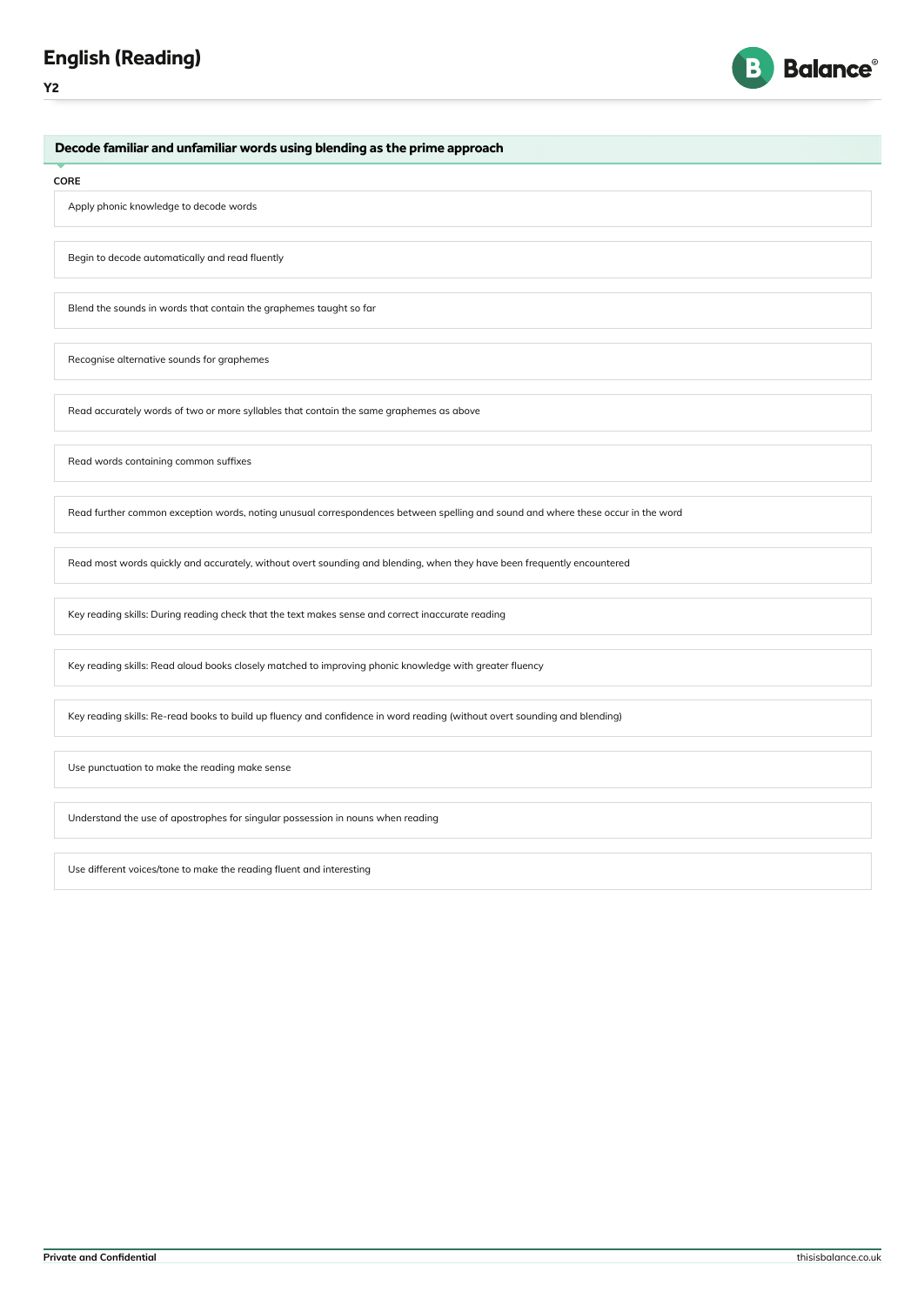1C: Discuss the sequence of events and characters in books

1C: Discuss how information links in books

Continue to build up a repertoire of poems learnt by heart reciting them with appropriate intonation by performing individually or together. Use actions and sound effects

1C: Understand books: Retell a wider range of stories, fairy stories and traditional tales

1A: Understand books: Recognise simple recurring literary language in stories and poems

1A: Understand books: Pick out and discuss favourite words and phrases

Understand books: Ask questions and find the answers to simple questions in a text

# (1D and 1E) Make inferences

#### **CORE**

1E: Predict on what has been read so far: predict the events of a story based on the setting described in the opening

1E: Predict on what has been read so far: Predict how characters might behave from what they say and do and from their appearance

1D: Make inferences on the basis of what is being said and done: Talk about and infer what characters might be thinking or feeling using clues in the text

1D: Make inferences on the basis of what is being said and done: Discuss the reasons for events in a story; use evidence to make simple reasoned conclusions

1D: Make inferences on the basis of what is being said and done: Discuss why certain words or phrases make a story funny, scary, exciting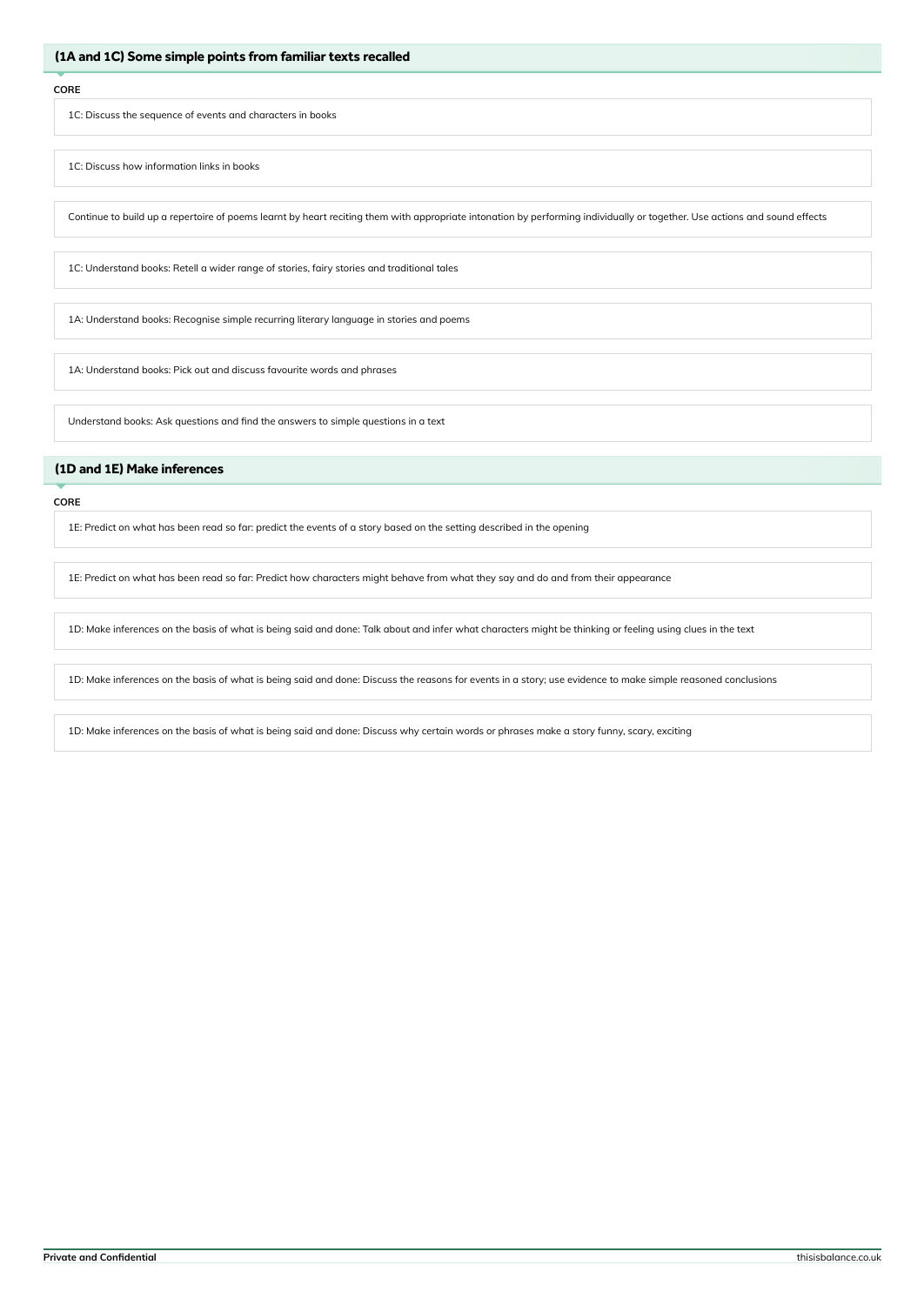### (1B) Identify some features of different texts

#### **CORE**

1B: Show awareness of the structure of different text types and begin to understand that they have different purposes: Pick out features used to organise books

1B: Show awareness of the structure of different text types and begin to understand that they have different purposes: Compare the layout of different texts/books and discuss why they are set out in different ways

1B: Show awareness of the structure of different text types and begin to understand that they have different purposes: Use skimming to read the title, contents page and illustrations and predict what a book is about

1B: Show awareness of the structure of different text types and begin to understand that they have different purposes: Pick out features that will help to locate information and explain them

1B: Show awareness of the structure of different text types and begin to understand that they have different purposes: Pick out and discuss how punctuation helps to organise text

1B: Show awareness of the structure of different text types and begin to understand that they have different purposes: Recognise and use the alphabet to help to locate information in some books

1B: Show awareness of the structure of different text types and begin to understand that they have different purposes: Recognise the openings and closings of different stories

# (1A) Explain and comment on writers' use of language

### **CORE**

Discuss the use of present, past and progressive tenses in a text and why they have been used (Vocabulary, grammar and punctuation links in year 2)

1A: Author's choice of words: Identify where language is used to create mood or build tension

1A: Author's choice of words: Comment on the choice of author's words to make a text funny, scary, exciting

1A: Author's choice of words: Pick out key words or phrases in a text, e.g. First/Next, Once upon a time

### (1B) Relate texts to their social, cultural and historical traditions

#### **CORE**

1B: Increasingly familiar with wider range of stories & tales: Give an opinion about a character's actions, e.g. He is not a very nice character

1B: Increasingly familiar with wider range of stories & tales: Discuss the purpose that the writer is intending, e.g. The writer is giving us information, the writer thinks this is not fair

1B: Increasingly familiar with wider range of stories & tales: Express a preference for a story or text from a selection of those that have been read aloud or read independently

1B: Increasingly familiar with wider range of stories & tales: Discuss similarities between different fairy stories and traditional tales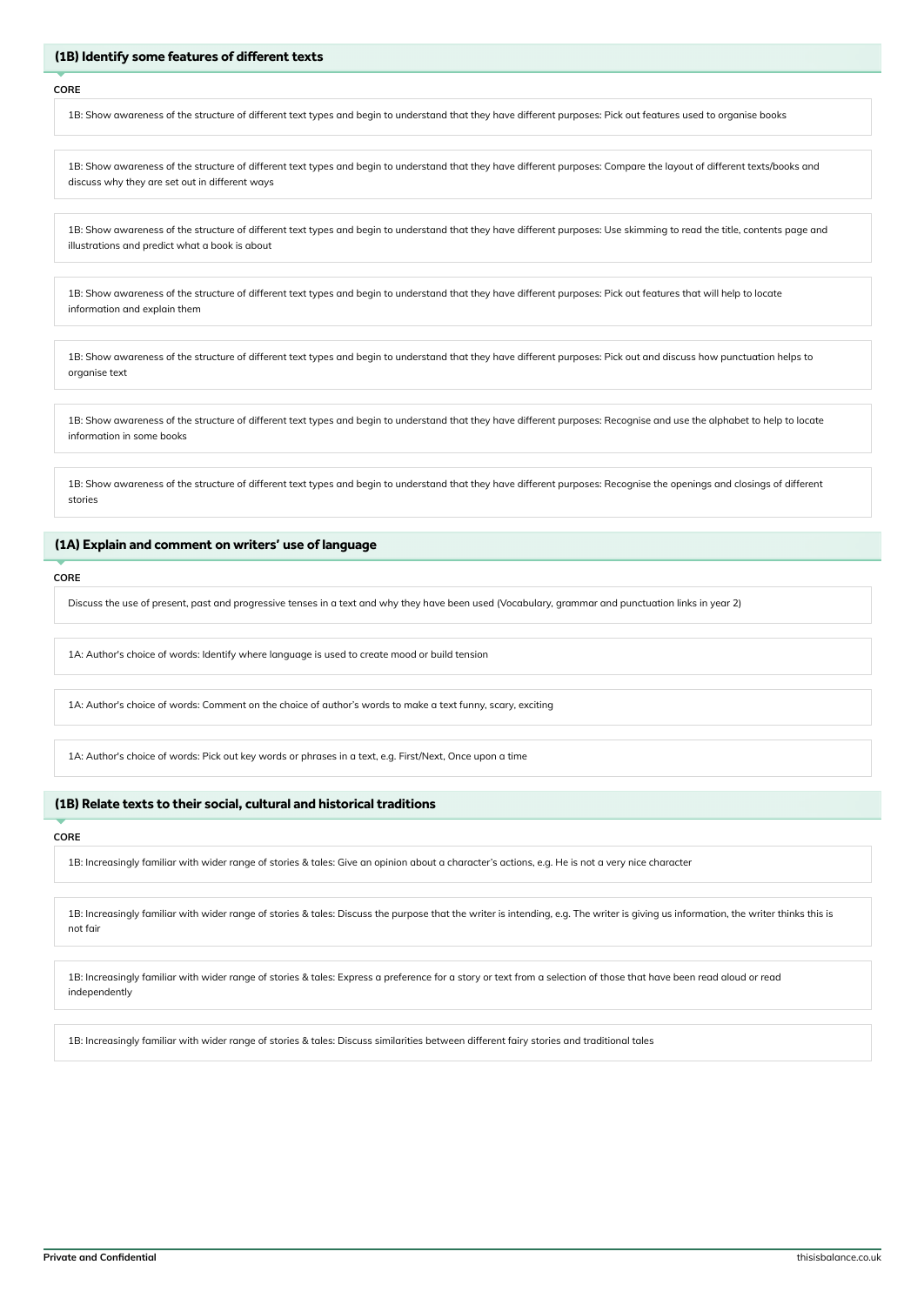



**CORE**

Read a range of texts accurately and at a speed that is sufficient to focus on understanding what is read rather than on decoding individual words

Read longer words with support and test out different pronunciations

Decode most new words outside the spoken vocabulary

Use knowledge of root words, prefixes and suffixes to read aloud and to understand the meanings of new words met (e.g. -ly, -er, -ing, -sion, -tion, -cian, -sian, -ssion, sure, -ture, super-, anti-, auto-)

Read further common exception words, noting unusual correspondences between spelling and sound and where these occur in the word

Key Reading Skills: Ask questions to improve understanding of a text

Key Reading Skills: Read aloud books with an increasing fluency and accuracy

Key Reading Skills: Re-read books to build up fluency and confidence in word reading

Key Reading Skills: Show understanding of texts read aloud or performed through intonation

Begin to be aware of direct speech and how this might affect expression when reading aloud

# (2B and 2C) Understand, describe, select or retrieve information, events or ideas from texts

### **CORE**

Prepare poems and play scripts to read aloud and to perform with some direction.

Discuss the choice of words and their impact in poems, noticing how the poet creates sound affects using rhyme or alliteration

2C: Identify main ideas within a text or within a paragraph

2B: Ask questions and find the answers to simple questions in a section of text

2B: Identify themes and conventions in a range of books (e.g. triumph of good over evil or the use of magical devices in fairy stories and folk tales)

2B: Retrieve and record information from non-fiction: Use a contents page and an index page to locate information

2B: Retrieve and record information from non-fiction: Locate information using skimming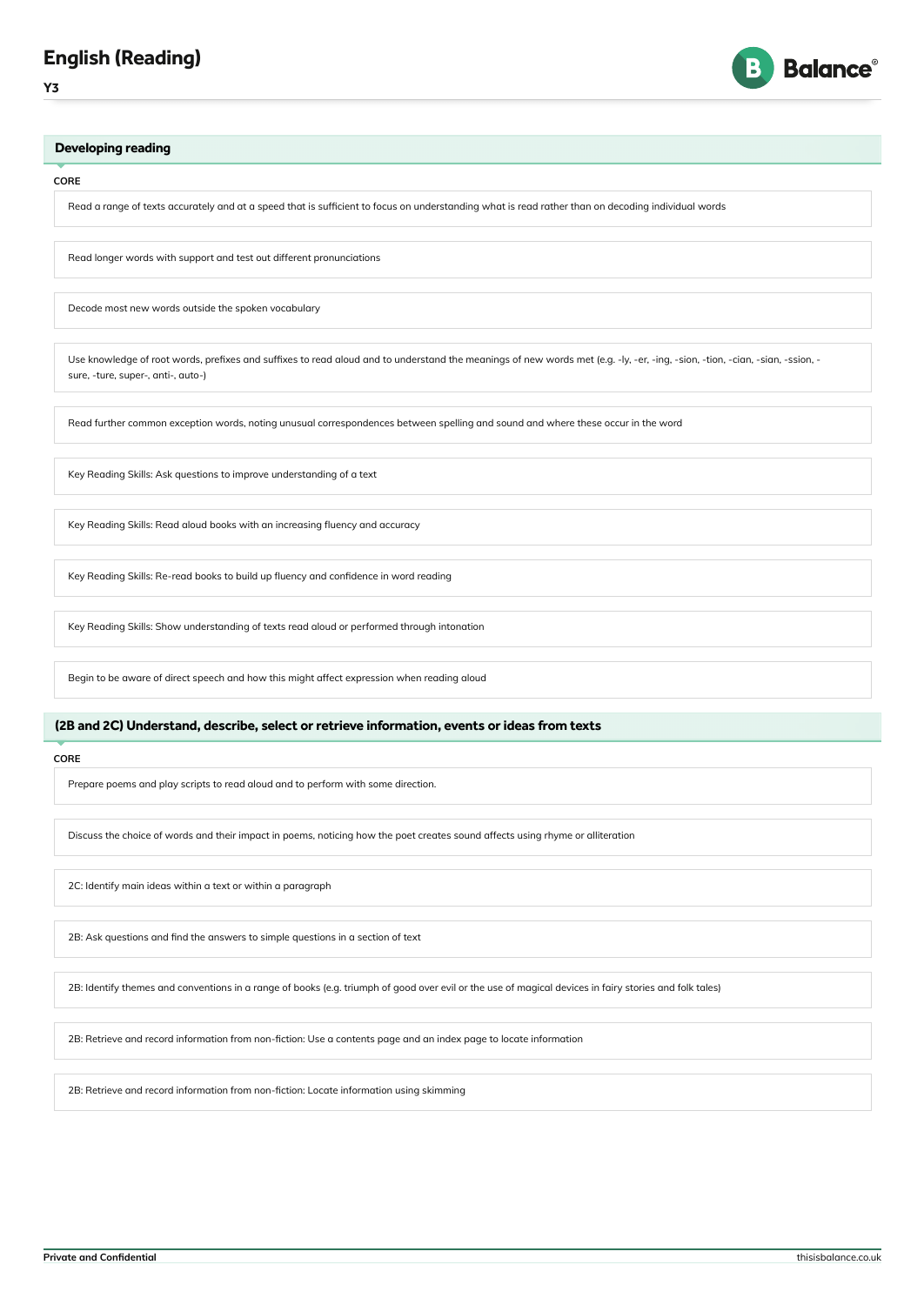### (2D and 2E) Deduce, infer or interpret information, events or ideas from texts

#### **CORE**

2E: Make plausible predictions: Predict what might happen from details stated and implied/hidden in the text

2E: Make plausible predictions: Make predictions about characters' actions and look for evidence of change as a result of events

2E: Make plausible predictions: Identify settings and predict events that are likely to happen

2D: With support draw inferences: Discuss the actions and relationships of the main characters and justify views using evidence form the text

2D: With support draw inferences: Discuss the relationship between characters based on dialogue

2D: With support draw inferences: Use clues from action, dialogue and description to establish meaning

# (2B and 2F) Identify and comment on the structure and organisation of texts

#### **CORE**

2B: Identify the features of some non-fiction text types

2B: Make use of contents and index pages to locate information in non-fiction texts

2B: Recognise some different forms of poetry

2F: Begin to understand the purpose of the paragraph and how they help to group information

### (2A, 2F and 2G) Explain and comment on writers' use of language

# **CORE**

2A: Language for meaning - use of words & phrases: Discuss why the author has chosen a range of vocabulary to describe a character or a setting

2A: Language for meaning - use of words & phrases: Discuss the effect of key words or phrases used to build mood or tension

Y3 SPAG: Identify and discuss adverbs to express time, place and cause (then, next, soon, therefore, finally)

Y3 SPAG: Identify and discuss prepositions to express time, place and cause (e.g. before dark, during break, in the cave, because of him)

Y3 SPAG: Discuss the use of simple and complex sentences and how this influences meaning (e.g. short sentences to build tension, complex sentences to give additional information)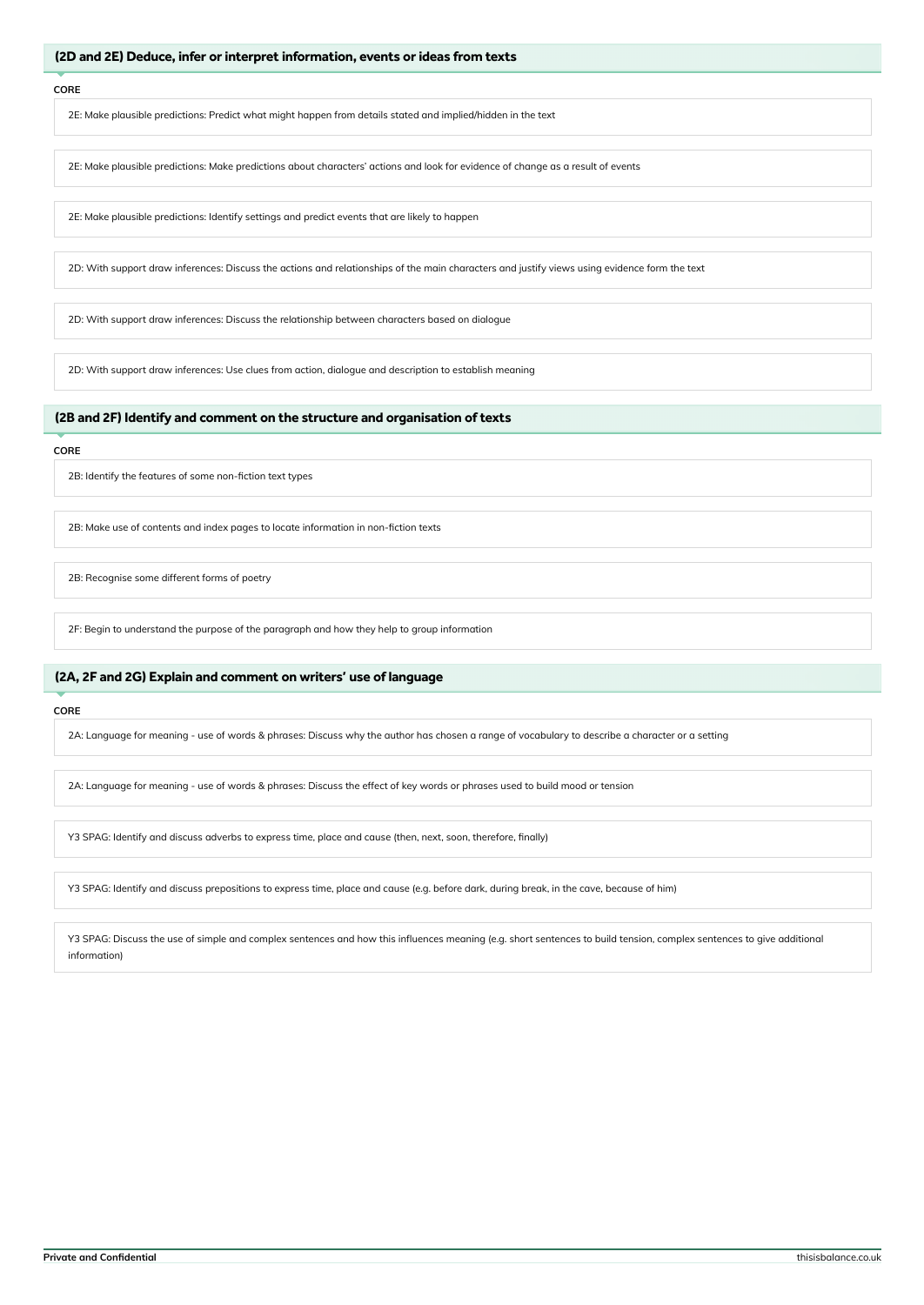### (2B and 2H) Relate texts to their social, cultural and historical traditions

# **CORE**

2B, 2H: Identify themes and conventions: Recognise that authors make decisions about how the plot will develop and use different techniques to provoke readers' reactions

2B, 2H: Identify themes and conventions: Notice the difference between 1st and 3rd person accounts

2B, 2H: Identify themes and conventions: Discuss similarities between the same author's books

2B, 2H: Explain why one story/text is preferred to another by identifying specific elements that are liked and disliked

2B, 2H: Identify themes and conventions: Discuss how we know a text is set in a different time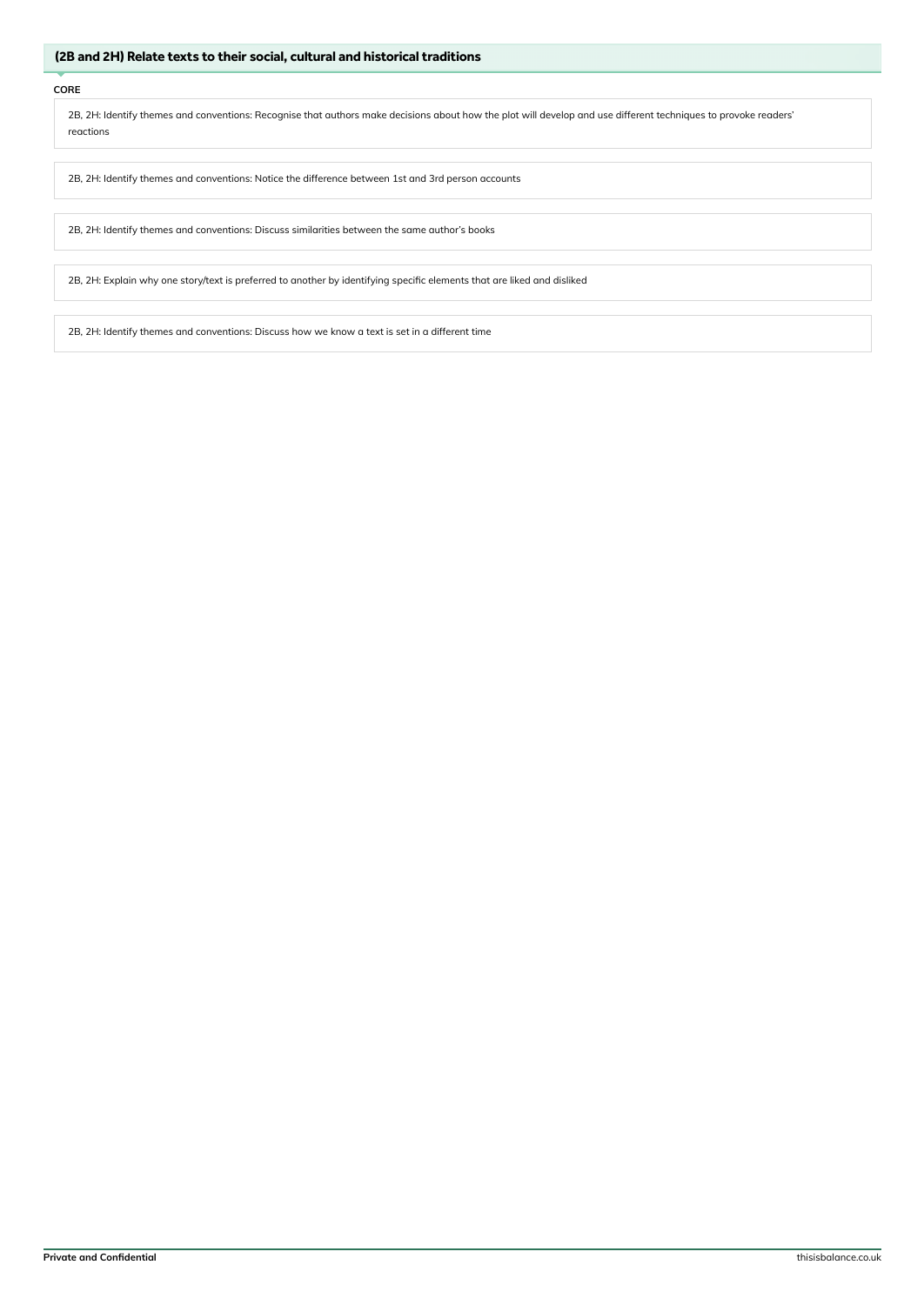



#### **CORE**

Read a range of texts with consistent accuracy, fluency and confidence

Use knowledge of root words, prefixes and suffixes to read aloud and to understand the meanings of new words met (e.g. -or, -ous, -ation, dis-, mis-, in, im-, ir-, il-, re-, sub-, inter-)

Read further common exception words, noting unusual correspondences between spelling and sound and where these occur in the word

Key Reading Skills: Ask questions to improve understanding of a text

Key Reading Skills: Read aloud a wider range of books and poetry with accuracy and at a reasonable speaking pace

Key Reading Skills: Show understanding of texts read aloud or performed through intonation, tone, volume and action

Key Reading Skills: Recognise the functions of punctuation including direct speech and use appropriate intonation and expression

# (2B and 2C) Understand, describe, select or retrieve information, events or ideas from texts

#### **CORE**

2C: Identify main ideas from more than one paragraph and summarise these

2B: Ask questions and find the answers to simple questions in different types of text

2B: Retrieve and record information from non-fiction

Decide on a question that needs answering and locate the answer in a non-fiction book

2B: Locate information when directed using skimming and scanning in non-fiction

2D: Identify themes and conventions in a wide range of books (e.g. heroes, journeys and superhuman beings in myths and legends)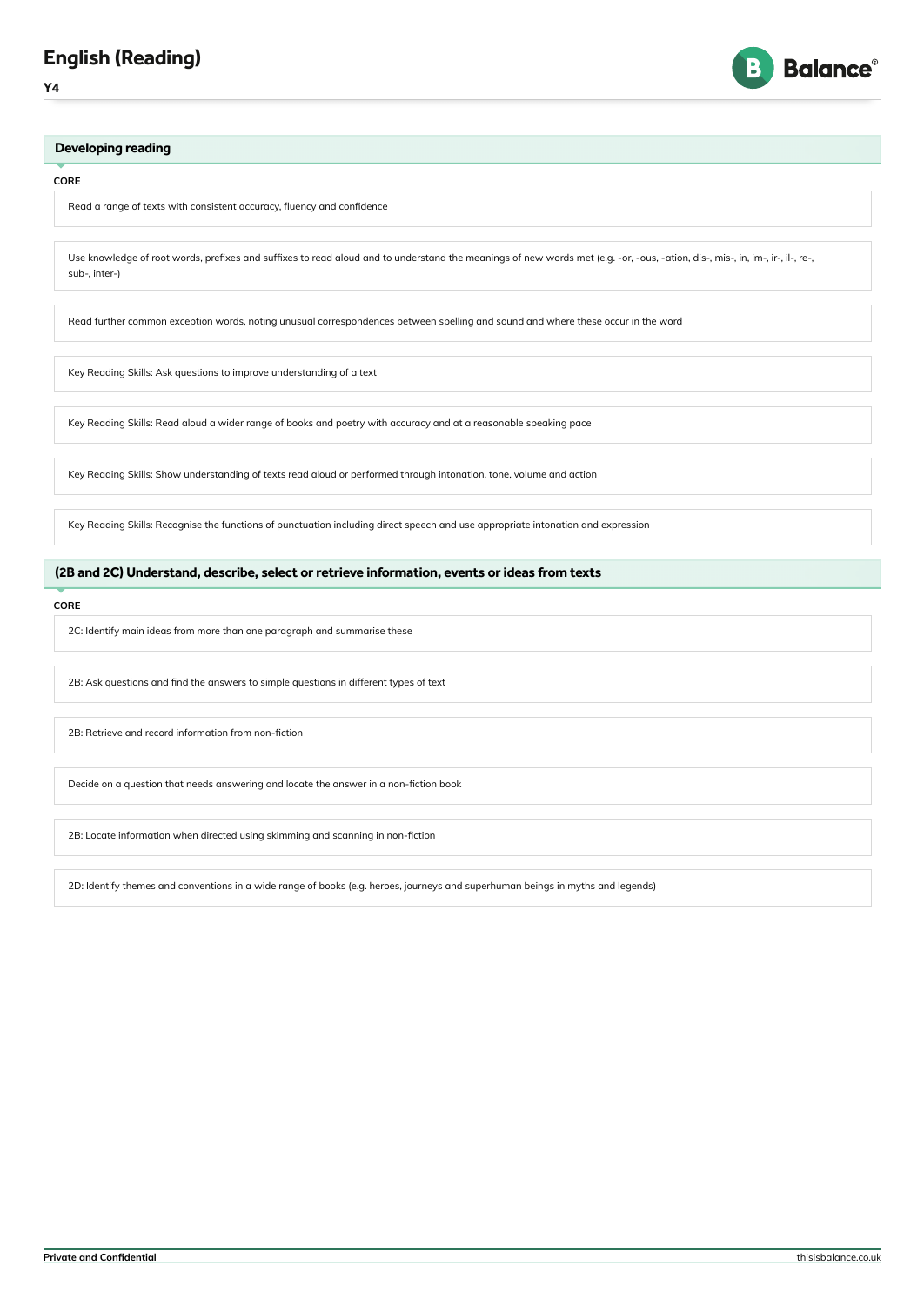### (2D and 2E) Deduce, infer or interpret information, events or ideas from texts

#### **CORE**

2E: Predict what might happen from details stated in the text: Discuss the way that descriptive language and small details are used to build an impression of an unfamiliar place

2E: Predict what might happen from details implied/hidden in the text: Make predictions about how characters might behave in different settings

2D: Draw inferences and justify with evidence: Empathise with different characters' points of view which are both implicit and explicit

2D: Draw inferences and justify with evidence: Identify the use of figurative and expressive language to build a fuller picture of a character

2D: Draw inferences and justify with evidence: Discuss the way that characters respond in a dilemma and make deductions about their motives and feelings

2D: Draw inferences and justify with evidence: Discuss the relationship between what characters say and do- do they always reveal what they are thinking?

2D: Draw inferences and justify with evidence: Discuss, moods, feelings and attitudes using inference and deduction

# (2B and 2F) Identify and comment on the structure and organisation of texts

#### **CORE**

2B: Identify the features of different text-types. Recognise the conventions of different types of writing, such as a diary written in the first person, the greeting in letters and presentational features in non-fiction texts

2B: Make use of non-fiction features to find information from the text (index, contents, headings and sub-headings, illustrations)

2F: Understand how paragraphs can organise ideas around a theme and can build up ideas across a text

# (2A, 2F and 2G) Explain and comment on writers' use of language

### **CORE**

2A, 2F, 2G: Language, structure & presentation for meaning: Comment upon the use and effect of author's language

2A, 2F, 2G: Language, structure & presentation for meaning: Describe, with examples, how the author has chosen a range of vocabulary to convey different moods, feelings and attitudes

2A, 2F, 2G: Language, structure & presentation for meaning: Identify and describe the styles of individual writers and poets

2A, 2F, 2G: Language, structure & presentation for meaning: Identify and comment on expressive, figurative and descriptive language to create effect in poetry and prose

Y4 SPAG: Identify and discuss noun phrases expanded by modifying adjectives, nouns and preposition (e.g. the teacher expanded to the strict teacher with curly hair)

Y4 SPAG: Identify and discuss fronted adverbials and how they add meaning to a text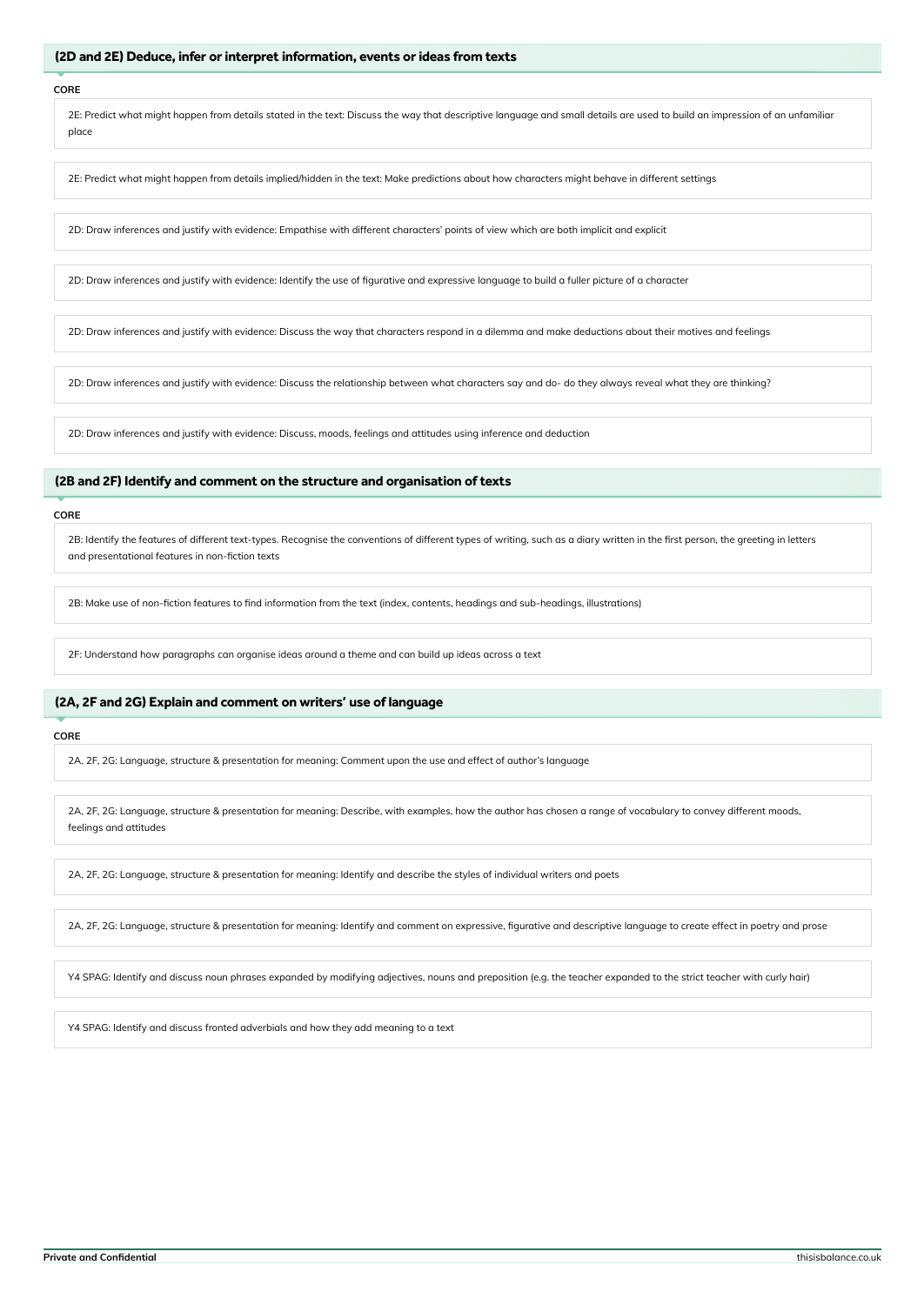2B, 2H: Identify themes and conventions in a wide range of books: Express personal response with some awareness of the writer's viewpoint or the effect on the reader

2B, 2H: Identify themes and conventions in a wide range of books: Make judgements about the success of the narrative, e.g. do you agree with the way the problem was solved?

2B, 2H: Identify themes and conventions in a wide range of books: Discuss similarities between the same author's books and different authors

2B, 2H: Identify themes and conventions in a wide range of books: Recognise ways in which writers present issues and points of view in fiction and non-fiction

2B, 2H: Identify themes and conventions in a wide range of books: Identify a writer's viewpoint

2B, 2H: Identify themes and conventions in a wide range of books: Develop awareness that the author sets up dilemmas in a story and devise a solution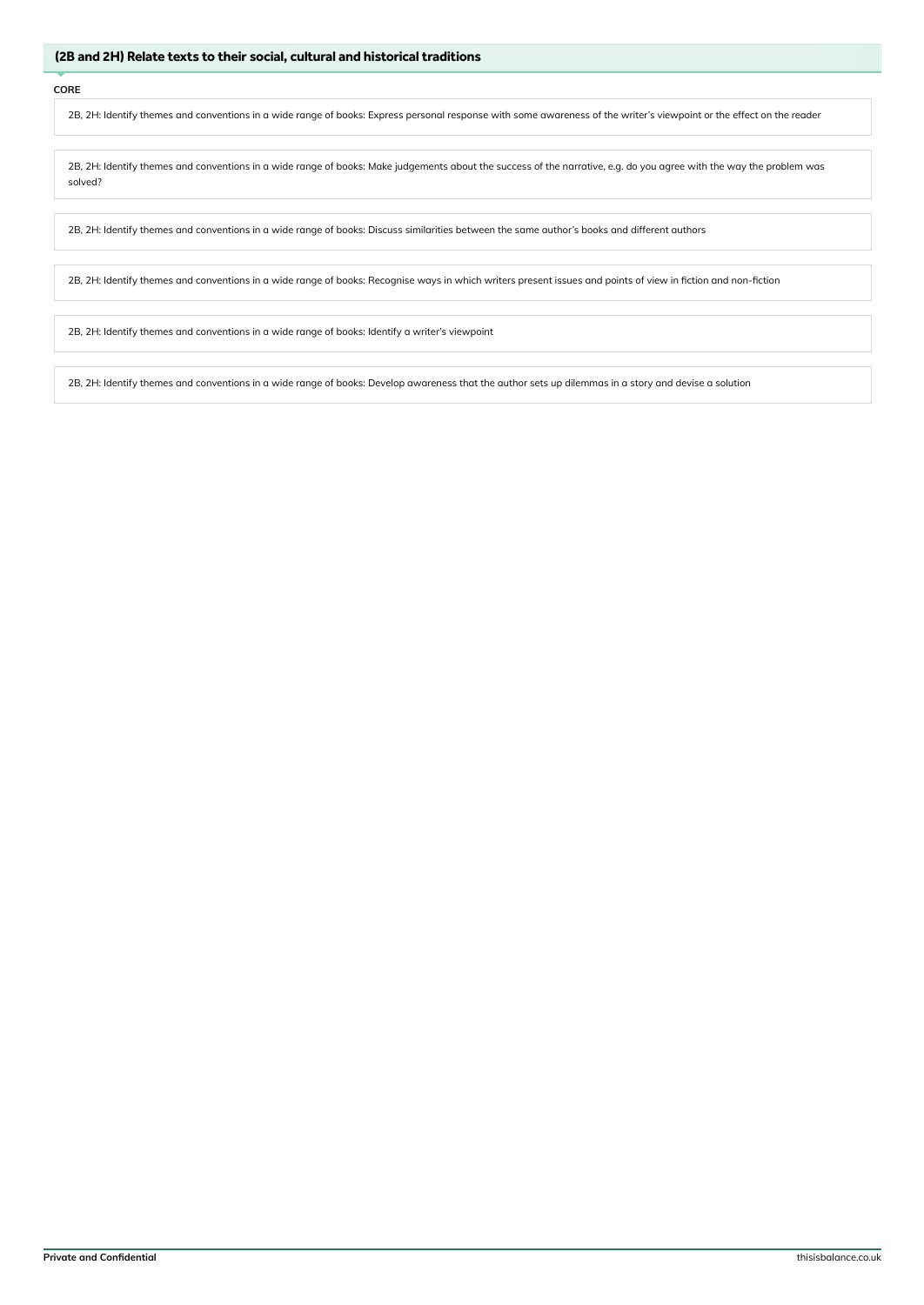



#### **CORE**

Read a range of age appropriate texts fluently

Demonstrate appropriate intonation, tone and volume when reading aloud text, plays and reciting poetry, making the meaning clear to the audience

Apply the knowledge of root words, prefixes and suffixes to determine the meaning of new words (see appendix 1 of National Curriculum)

Draw on contextual evidence to make sense of what is read

Ask questions to enhance understanding of a text

Recommend books to others based on own reading preferences

Deliver a short presentation to show an understanding of what has been read

# (2B and 2C) Understand, describe, select or retrieve information, events or ideas from texts

**CORE**

Continue to learn poetry by heart so that a wide range has been learned

2B: In non-fiction, retrieve, record and present information with support and guidance from a couple of sources (e.g. 2 texts, a text and a website, a film clip and a book)

Plan what information needs to be found with guidance (e.g. a KWL grid). Make simple notes

2B, 2C: Identify key details from more than one paragraph by: Using the skills of skimming and scanning to identify key ideas

2B, 2C: Identify key details from more than one paragraph by: Referring to the text to support predictions and opinions (PEE - Point + Evidence + Explanation)

# (2D and 2E) Deduce, infer or interpret information, events or ideas from texts

### **CORE**

2D: Distinguish between statements of fact and opinion with support

2D: Draw inferences: Identify evidence characters changing in a story and discuss possible reasons

2D: Draw Inferences : Discuss what a character's actions and motives say about their character

2D: Draw inferences: Recognise that characters may have different perspectives on events in stories

2D: Justify inferences with evidence

2E: Make predictions based on details stated and implied: Make predictions for how a character might change during a story or a poem and change predictions as events happen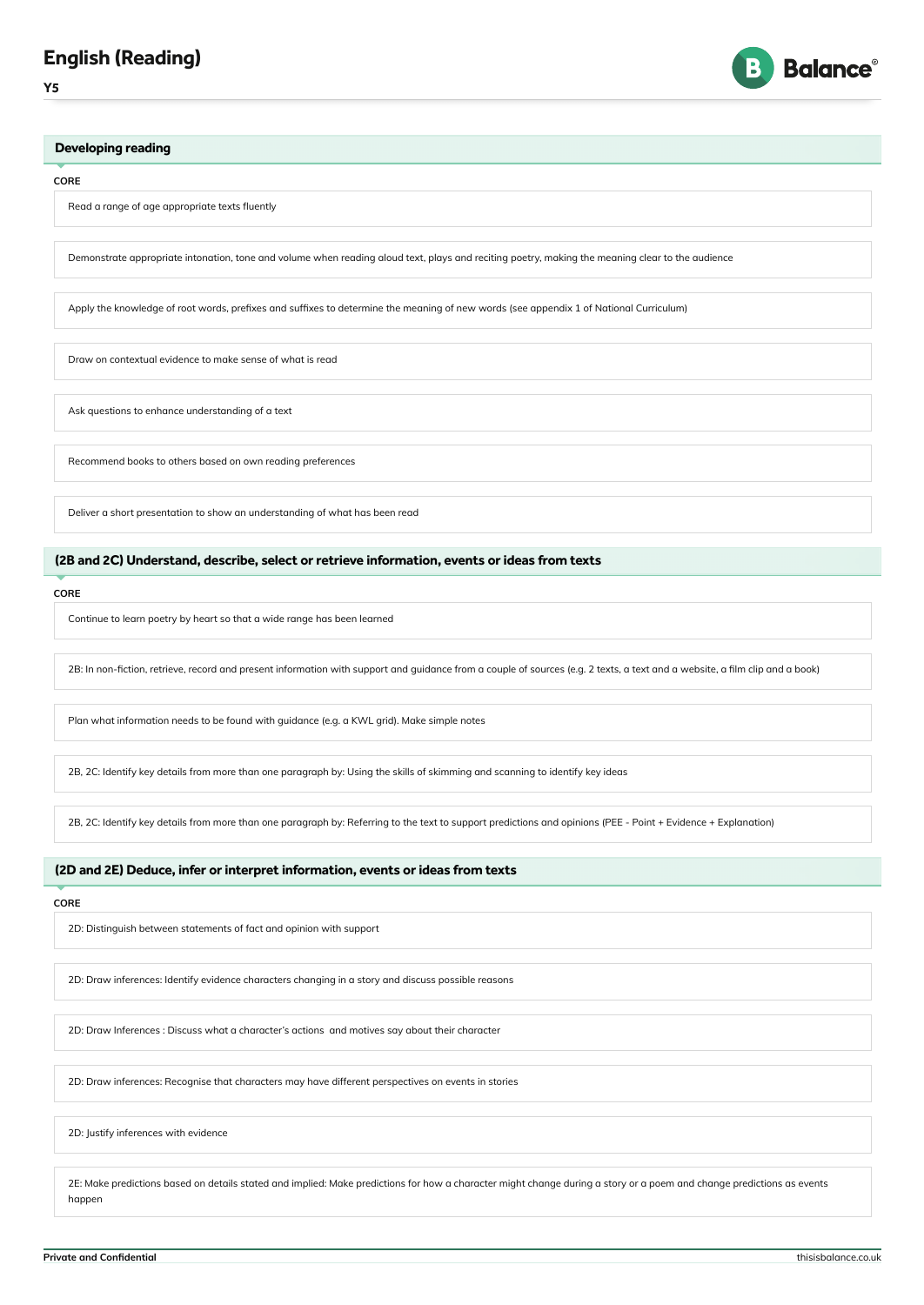### (2F and 2H) Identify and comment on the structure and organisation of texts

#### **CORE**

2H: Make comparisons within and across texts

2F: Structure & presentation for meaning: Identify and discuss the genre-specific language features the author has used to convey information in a non-fiction text

2F: Structure & presentation for meaning: Identify and discuss the structural devices the author has used to organise the text

# (2A, 2F and 2G) Explain and comment on writers' use of language

#### **CORE**

2A, 2F, 2G: Language inc. figurative for meaning: Identify vocabulary chosen to convey different messages, moods, feelings and attitudes

2A, 2F, 2G: Language inc. figurative for meaning: Describe and compare the styles of individual writers and poets, providing evidence

2A, 2F, 2G: Language inc. figurative for meaning: Comment and compare the language choices the author has made to convey information over a range of non-fiction texts

Y5 SPAG: Recognise and discuss the use of relative clauses to provide extra information

Y5 SPAG: Recognise and discuss the use of adverbials to link ideas across a paragraph

Y5 SPAG: Identify where brackets, dashes and commas have been used to indicate parenthesis (year 5 vocabulary, grammar and punctuation)

### (2B and 2D) Identify and comment on writers' purposes and viewpoints and the overall effect of the text

#### **CORE**

2B: Identify themes and conventions

2B, 2D: With support discuss themes and conventions and show some understanding of them

Express views & justify opinions: Identify the writer's main purpose through a general overview

Express views & justify opinions: Identify common elements of an author's style and discuss how the style of one author differs from another

Express views & justify opinions: Identify and comment upon an author's or poet's viewpoint in the text and respond to this e.g. re - tell from a different viewpoint

Express views & justify opinions: Comment on the overall impact of poetry or prose with reference to features, e.g. development of themes

Express views & justify opinions: Justify preferences for an author, poet or a type of text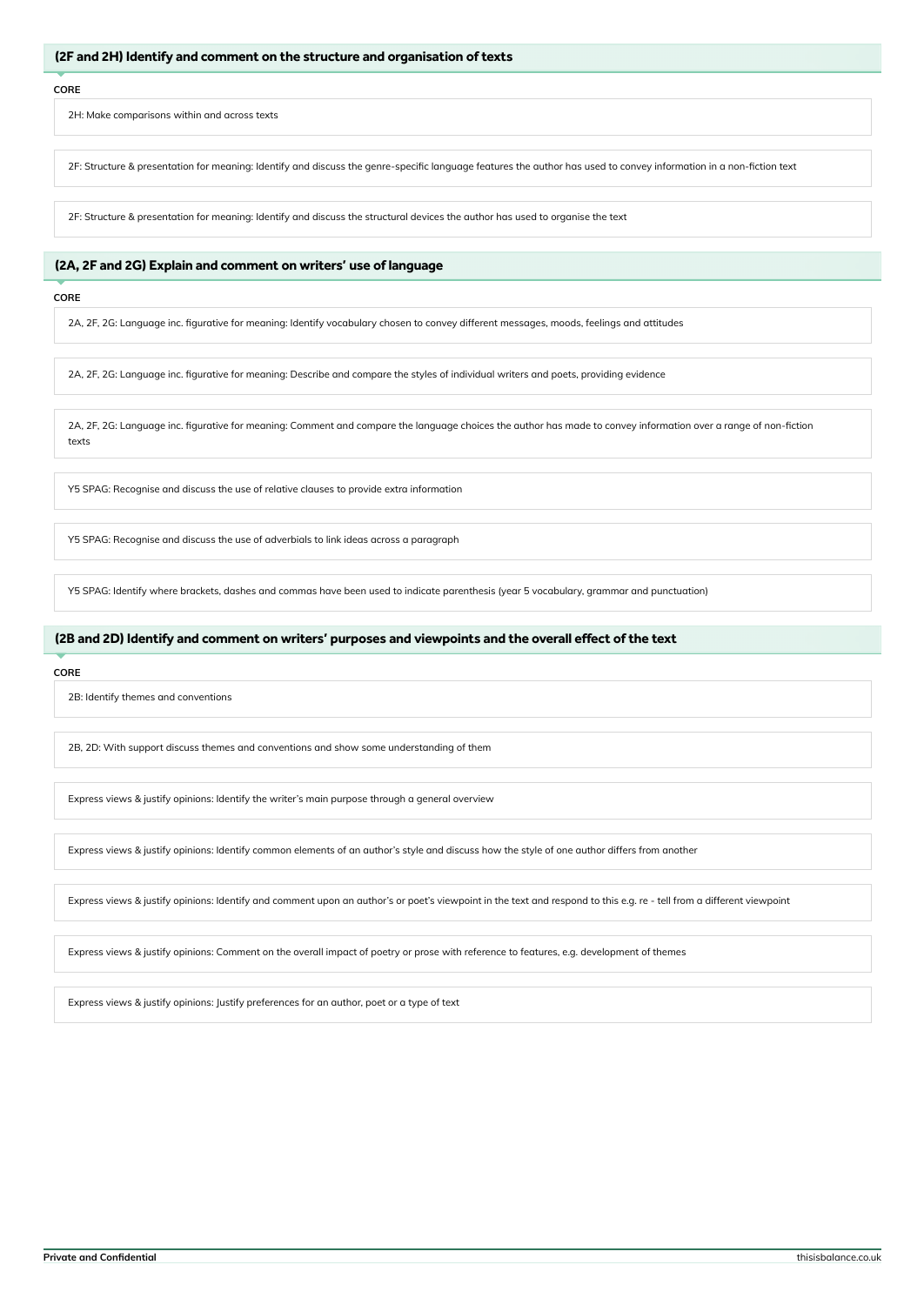2B, 2H: Take part in a debate and show an understanding of themes in a text

2H: Discuss wide range of texts from heritage & other cultures: Identify and explain the key features of a range of appropriate texts

2H: Discuss wide range of texts from heritage & other cultures: Identify and explain characters and their profiles across a range of texts

2H: Discuss wide range of texts from heritage & other cultures: Identify and discuss themes within a text (Social, cultural and historical)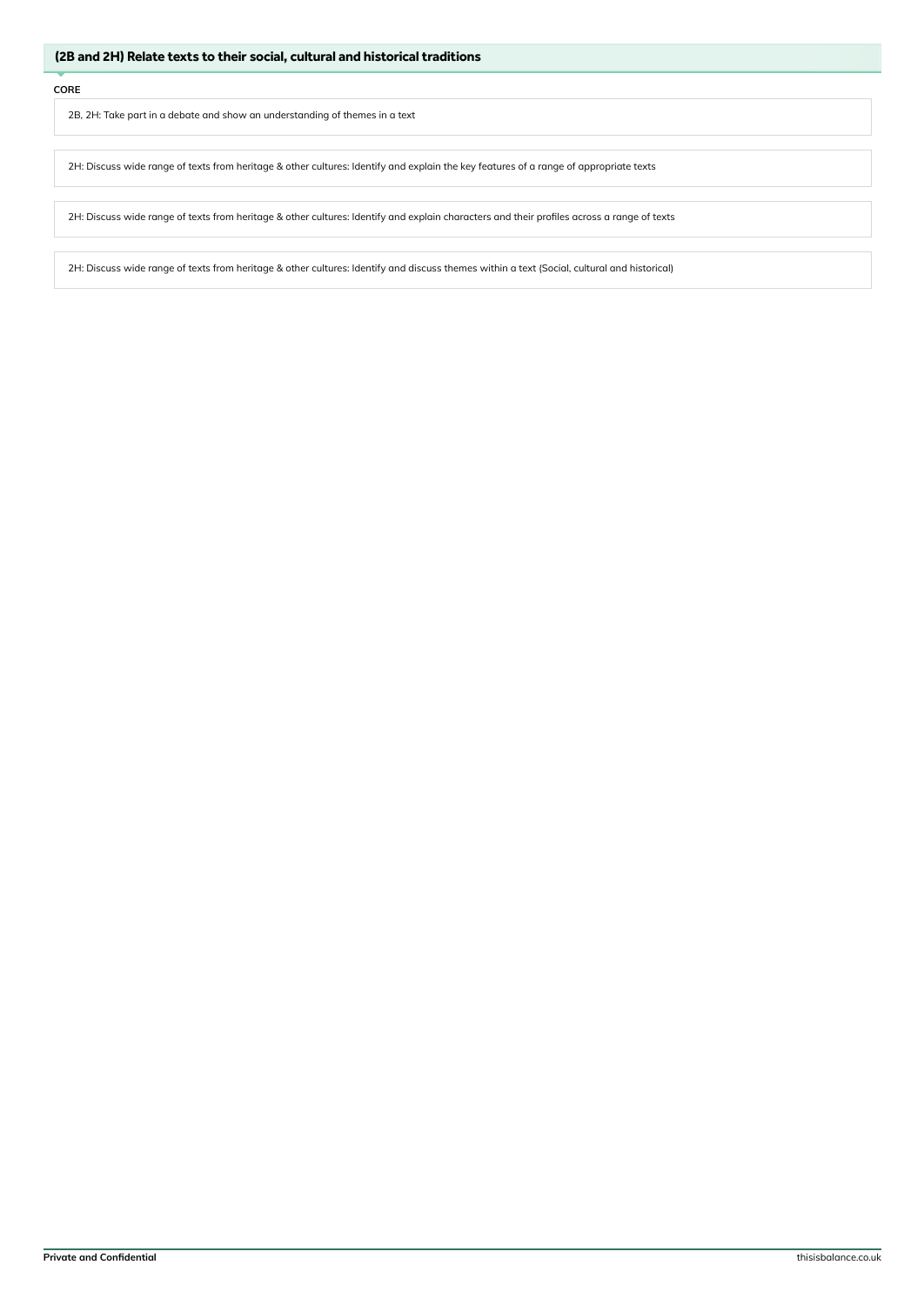



#### **CORE**

Read a range of age-appropriate texts in English and across the other subjects fluently and effortlessly

Demonstrate appropriate intonation, tone and volume when reading aloud text, plays and reciting poetry, making the meaning clear to the audience

Apply the knowledge of root words, prefixes and suffixes to determine the meaning of new words (see appendix 1 of National Curriculum)

Draw on contextual evidence to make sense of what is read

Ask questions to enhance understanding of a text

Recommend books to others based on own reading preferences

Deliver a formal presentation to show an understanding of what has been read using notes where necessary

# (2B and 2C) Understand, describe, select or retrieve information, events or ideas from texts

**CORE**

Continue to learn poetry by heart so that a wide range has been learned. Include poems with similes, metaphors, imagery, style and effect and poems with themes

2B: In non-fiction: retrieve, record and present information from a range of sources (texts, websites, films, leaflets, articles)

2B: In non-fiction: Plan and decide independently what information needs to be searched for

2B, 2C:Identify key details that support main ideas from more than one paragraph: Use quotations to illustrate ideas

2B, 2C: Identify key details that support main ideas from more than one paragraph: Use the skills of skimming, scanning, text-marking and note taking to identify key ideas

2B, 2C: Identify key details that support main ideas from more than one paragraph: Refer to the text to support predictions and opinions (PEEL-Point + Evidence + Explanation + Evaluation)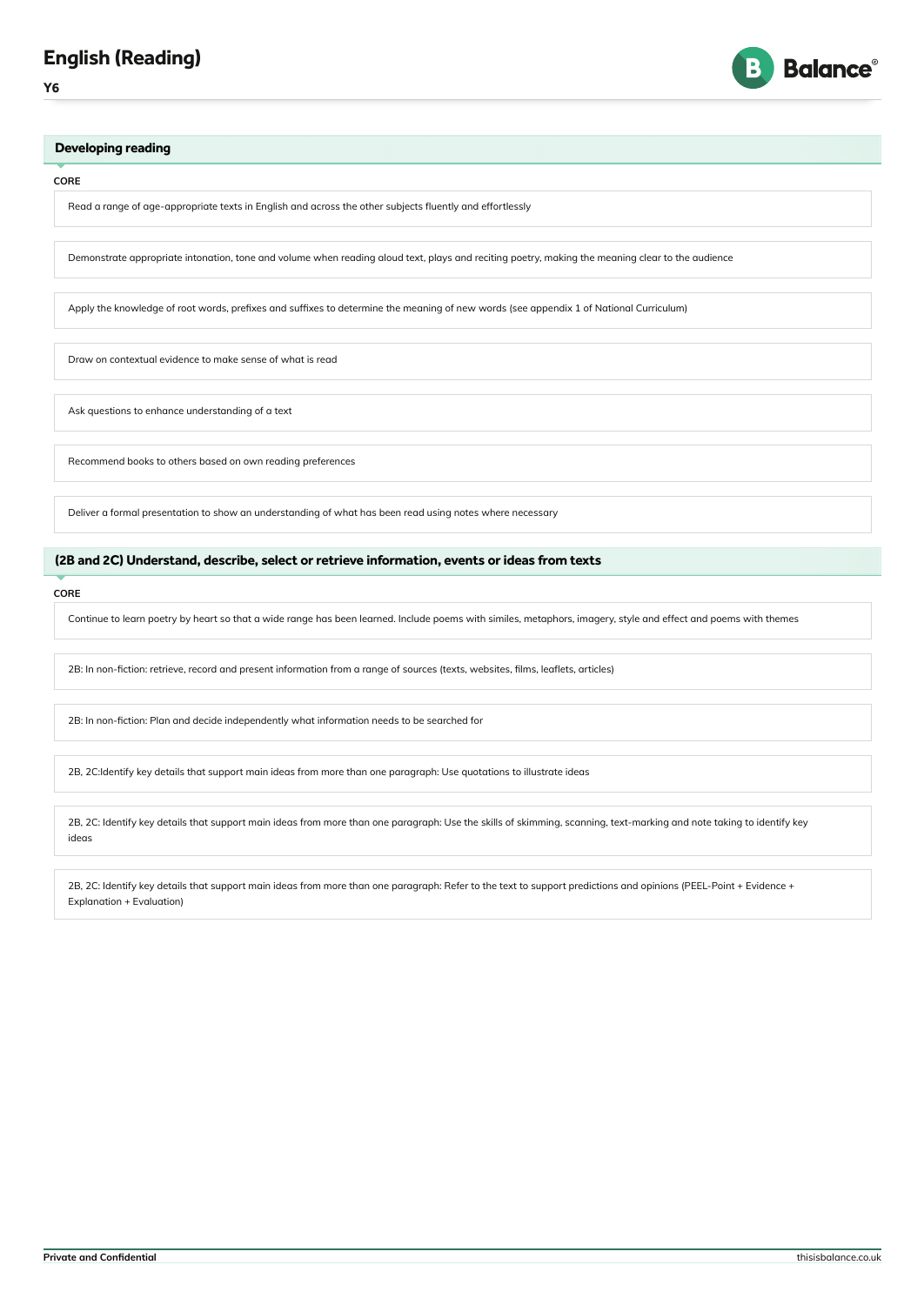2E: Distinguish between statements of fact and opinion

2E: Draw inferences: Identify stock characters in particular genres

2E: Draw inferences: Identify evidence of characters that challenge stereotypes and surprise the reader

2E: Draw inferences: Recognise that authors can use dialogue at certain points in a story to explain plot, show character and relationships, convey mood or create humour

2E: Draw inferences: Make inferences about the perspective of the author from what is written and implied

2D: Justify inferences with evidence

# (2F and 2H) Identify and comment on the structure and organisation of texts

#### **CORE**

2H: Make comparisons within and across texts: Comment on the genre-specific language features the author has used to convey information in a non-fiction text

2H: Make comparisons within and across texts: Comment on and compare the language choices the author has made to convey information over a range of non-fiction texts

2F: Structure & presentation for meaning: Comment on the structural choices the author has made when organising the text

2F: Structure & presentation for meaning: Explain how the structural choices support the writer's theme and purpose

# (2A, 2F and 2G) Explain and comment on writers' use of language

#### **CORE**

2A, 2F, 2G: Language inc. figurative for meaning: Analyse how the author has chosen a range of vocabulary to convey different messages, moods, feelings and attitudes

2A, 2F, 2G: Language inc. figurative for meaning: Describe and evaluate the styles of individual writers and poets, providing evidence and justifying interpretations

2A, 2F, 2G: Language inc. figurative for meaning: Comment and compare the language choices the author has made to convey information over a range of non-fiction texts

Y6 SPAG: Recognise and discuss the use of the passive to affect the presentation of information in a sentence

Y6 SPAG: Recognise and discuss the difference between informal speech and formal speech (e.g. the use of question tags; "he's your friend, isn't he?", or the use of subjunctive forms such as; "if I were")